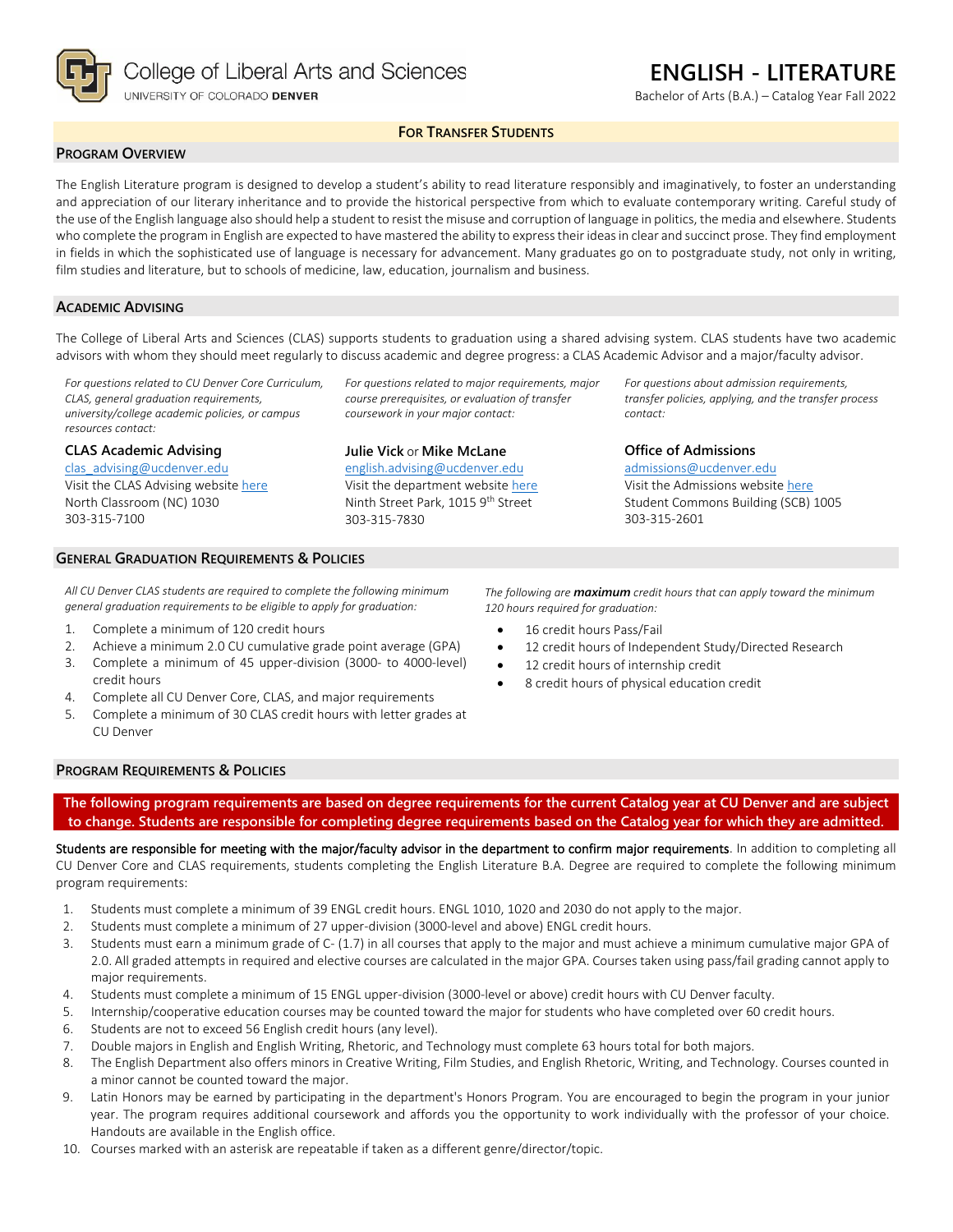

Bachelor of Arts (B.A.) – Catalog Year Fall 2022

### **FOR TRANSFER STUDENTS**

# **COURSEWORK THAT CAN BE COMPLETED AT PREVIOUS INSTITUTION**

The following is a "bucket" of requirements students can complete prior to transferring to CU Denver, including equivalent Colorado Community College System (CCCS) courses. To determine the equivalencies of courses to be completed at non-CU Denver institutions, students can visit [www.transferology.com](http://www.transferology.com/)**.** It is critical students connect with a CU Denver academic advisor to ensure planned courses will transfer *and* apply to CU Denver degree requirements. All non-CU Denver coursework must be completed with a C- or better to be eligible for transfer.

Students interested in completing an Associate (A.A. or A.S.) Degree or a Colorado Statewide Transfer Articulation Agreement or Degree with [Designation \(DWD\)](https://highered.colorado.gov/transfer-degrees) must work with their community/junior college academic advisor to create an academic plan that accounts for all degree or transfer articulation agreement requirements. Colorado Community College Students may also explore the option to complet[e Reverse Transfer](https://highered.colorado.gov/students/attending-college/colorado-reverse-transfer) at CU Denver.

| <b>CU Denver</b><br><b>CU Denver Requirements</b><br><b>Credits</b> |           | <b>CCCS Equivalent Courses &amp; Notes</b>                                                                                         | CCCS<br><b>Credits</b> |
|---------------------------------------------------------------------|-----------|------------------------------------------------------------------------------------------------------------------------------------|------------------------|
| CU Denver Core Curriculum Requirements                              | $34 - 40$ |                                                                                                                                    |                        |
| ENGL 1020 - Core Composition I                                      | 3         | <b>ENG 1021</b>                                                                                                                    |                        |
| ENGL 2030 - Core Composition II                                     | 3         | <b>FNG 1022</b>                                                                                                                    |                        |
| Mathematics                                                         | $3 - 4$   | MAT 1240 recommended or GT-MA1                                                                                                     |                        |
| Arts                                                                | 3         | GT-AH                                                                                                                              |                        |
| <b>Humanities</b>                                                   | 3         | LIT 2001 or GT-AH or GT-HI                                                                                                         |                        |
| <b>Behavioral Sciences</b>                                          | $3 - 4$   | GT-SS                                                                                                                              |                        |
| Social Sciences                                                     | $3 - 4$   | GT-SS or GT-HI <sup>*</sup>                                                                                                        |                        |
| Natural/Physical Science with lab                                   | $4 - 5$   | GT-SC1                                                                                                                             |                        |
| Natural/Physical Science without lab or Math                        | $3 - 5$   | GT-SC2 or GT-MA1 (except the course used for Core Math) or GT-SC1                                                                  |                        |
| <b>International Perspectives</b>                                   | 3         | Additional GT-AH, HI, SS* (see note below)                                                                                         |                        |
| Cultural Diversity                                                  |           | To be completed at CU Denver. This requirement must be completed with an<br>upper-division course and CCCS courses will not apply. |                        |
| <b>CLAS Graduation Requirements</b>                                 | $15 - 29$ |                                                                                                                                    |                        |
| CLAS Communicative Skills                                           | 3         | COM 1150 or PHI 1013                                                                                                               |                        |
|                                                                     | $0 - 10$  | e.g., SPA 1012 or ASL 1122                                                                                                         |                        |
| CLAS Second Language                                                |           | Students have several options to fulfill this requirement. Please consult a CU                                                     |                        |
|                                                                     |           | Denver CLAS Academic Advisor.                                                                                                      |                        |
| <b>CLAS Humanities</b>                                              | 3         | Any transferrable LIT, HIS, HUM, or PHI course                                                                                     |                        |
| CLAS Behavioral Sciences                                            | $3 - 4$   | Any transferrable ANT, COM, or PSY course (except GT-SC courses)                                                                   |                        |
| <b>CLAS Social Sciences</b>                                         | $3 - 4$   | Any transferrable ECO, ETH, GEO, POS, or SOC course (except GT-SC courses)                                                         |                        |
|                                                                     | $3 - 5$   | GT-SC1                                                                                                                             |                        |
| CLAS Natural/Physical Science with lab                              |           | If students complete only one science course with a lab for the CU Denver Core                                                     |                        |
|                                                                     |           | Curriculum, this course must have an associated lab.                                                                               |                        |
| <b>ENGL Major Courses</b>                                           | 3         |                                                                                                                                    |                        |
| <b>ENGL 2600 Literary Classics</b>                                  | 3         | LIT 2001<br>Course can fulfill CU Denver Core Humanities                                                                           |                        |
|                                                                     |           |                                                                                                                                    |                        |
| Minimum Applicable Transfer Credits                                 |           | Students completing less than 60 applicable transfer credits will have additional                                                  |                        |
| Recommended:                                                        | 60        | credits to complete at CU Denver. Students needing general elective credits                                                        |                        |
|                                                                     |           | should consult a CU Denver CLAS Academic Advisor.                                                                                  |                        |

*\**The applicability of Guaranteed Transfer (GT Pathways) courses to specific CU Denver Core Curriculum requirements requires completion of a block of five courses: two GT-AH courses; one GT-HI course; one GT-SS course; and one additional GT-AH, GT-HI, or GT-SS course.